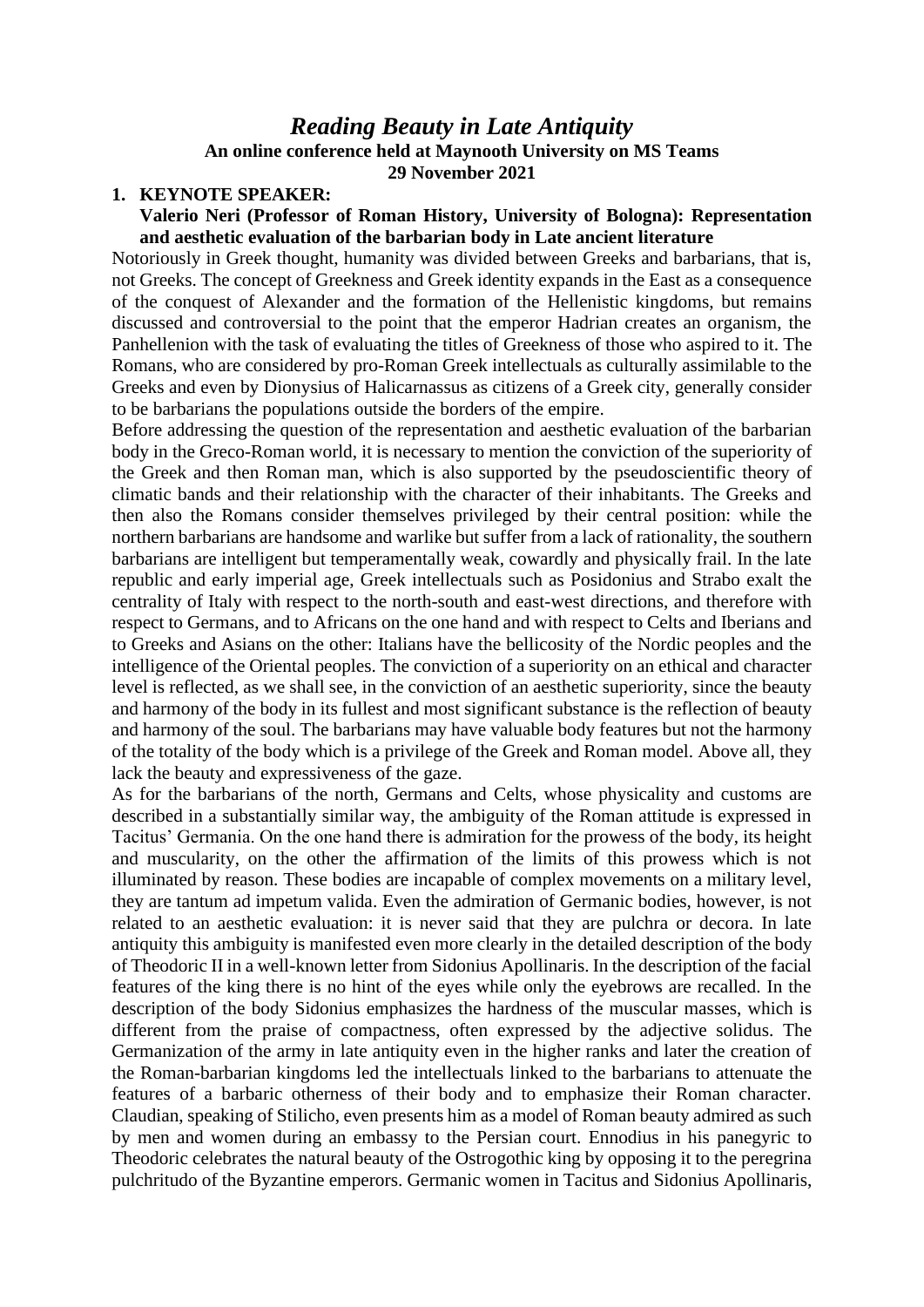like Celtic women in Ammianus Marcellinus, are generally described as masculine and unattractive women, but the relationship with a Germanic girl in Ausonius's Bissula is outlined in a completely different register. Yet even in this case, the limits of the relationship on the Roman side with the Germanic body emerge. Ausonius describes himself fascinated by some traits of Bissula's physicality: blond hair, blue eyes and the wonderful whiteness of the complexion, however he never defines her as pulchra or formosa. The girl's carnality is dissolved in color and light. This masks the erotic attraction that emanates from her body but also the expressive character of the body and especially of the face and reveals the limits of the relationship with the person Bissula.

The southern barbarians are populations characterized mostly by the dark color of the skin with shades ranging from the fuscus of the peoples of northern Africa to Egypt to the niger of the peoples of central Africa, particularly the Ethiopians. In late antiquity there is some evidence of moral prejudices against the Ethiopians: for example, the anonymous author of a treatise on physiognomy probably written in the fourth century states that Egyptians and Ethiopians were cowards. In remote antiquity from Homer to Herodotus these people were recognized as having important ethical and cultural qualities, but still in the third century Philostratus in the life of Apollonius of Tyana recalls the consideration in which Herodes Atticus held his Ethiopian disciple Memnon. On an aesthetic level, the black color of the skin was generally associated with a negative aesthetic evaluation. In an extraordinary metric epitaph from Antinoupolis the same author, an Ethiopian slave, recognizes the ugliness of his black complexion, affirming the whiteness of his soul. Among the many passages that could be cited in this regard, it will be enough to cite Gregory Nyssen's comment on the nigra sum sed formosa of the Song of Songs: it is not possible that the hands of God have shaped a black and beautiful body, the color and the ugliness were added later. In the novel by Heliodorus the Aethiopics the protagonist, daughter of the king of Ethiopia, is beautiful but white because at the moment of her conception her mother was watching a painting depicting Andromeda. Not only are Ethiopians judged negatively from an aesthetic point of view but so are other dark-skinned individuals such as Egyptians or Garamants. To some extent, as we have suggested, the ugliness of black-skinned populations is associated with an ethical weakness, cowardice, but even more, physical ugliness is related to the symbolism of the black color, especially in Christians, in whom it is associated with sin and is the color of the devil and devils. There is extensive discussion on the "racist" character of these prejudices against blacks. Of course these prejudices are not associated with discriminatory measures against blacks, therefore they have no political relevance, but whether it is called ethnocentrism or proto-racism it is undoubted that they are forms of contempt and distancing towards people or peoples perceived as different. and inferior.

Traits of evident otherness on the physical level appear in the description in Ammianus Marcellinus of the body of the Persians as a whole even though the historian recognizes that the Persian empire is made up of a number of different ethnic groups. . The Persians are described as somewhat similar to the Egyptians in complexion (subnigri-subfusculi) and body frailty (graciles-gracilenti). They have regular features in their face, such as arched eyebrows and a well-groomed beard, but they have eyes defined as similar to goats eyes, which are considered by physiognomy as a sign of a libidinous character. The torvitas of the gaze is an ambiguous trait since it is attributed to the German barbarians as to animals such as the lion, in which, however, they are associated with an evident physical superiority. Persian women, on the other hand, are celebrated for their beauty.

An absolute otherness on the physical plane that fully reflects their otherness on the ethical level is the one that the descriptions of Ammianus Marcellinus and Claudian attribute to the Huns, who are represented as similar to beasts and live in total symbiosis with their horses. The Huns are unaware of any form of civilization as indifferent to any attention on the aesthetic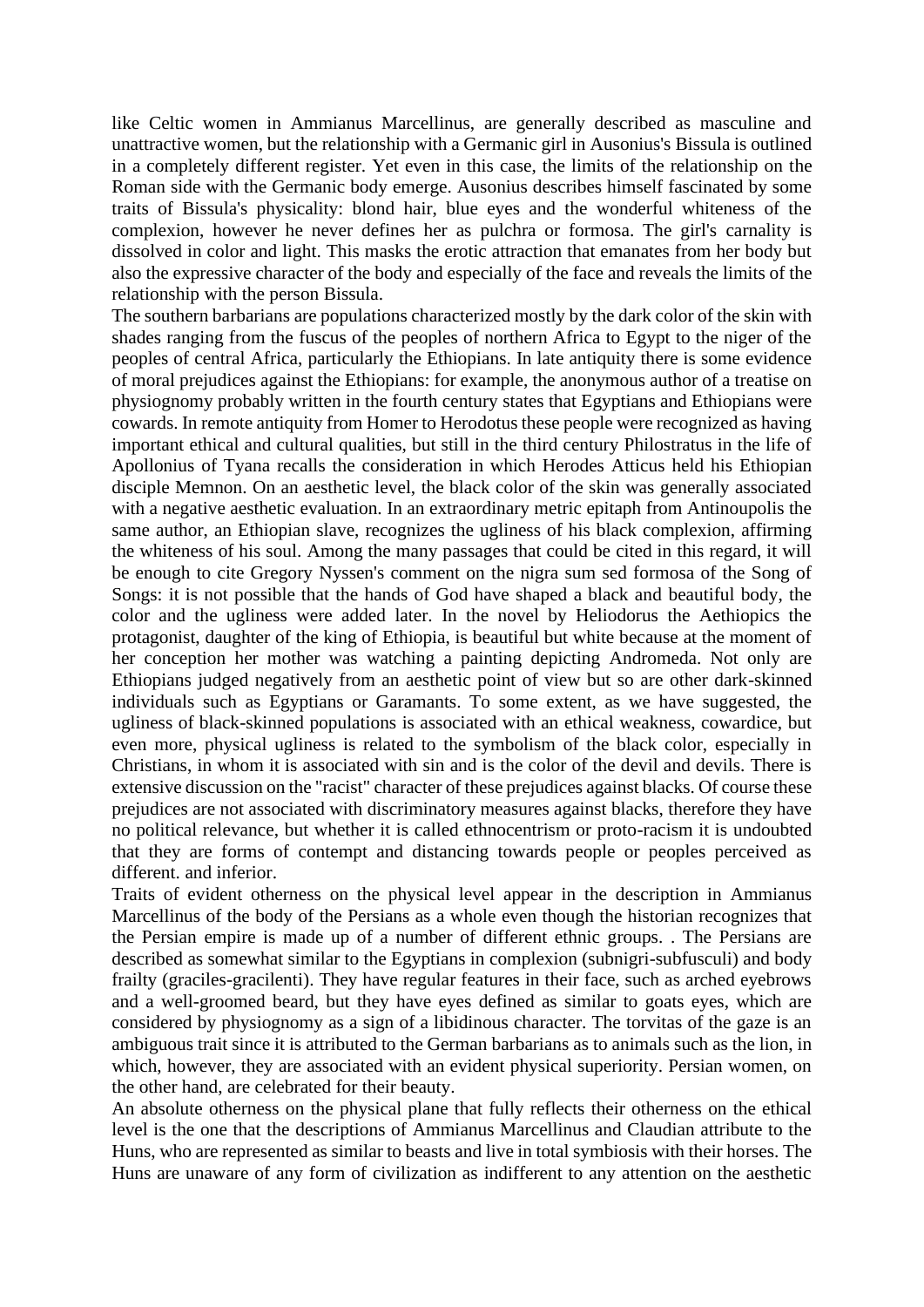level to their appearance: they engrave their cheeks from an early age in order to avoid the growth of the beard. As opposed to them are the Alans, a lineage of Iranian extraction, who ally with the Huns against the Greuthungi. Alans are tall and handsome, with a higher degree of civilization than the Huns which is reflected in the temperate torvitas of their gaze.

# **2. Cosetta Cadau (Maynooth University): Kind eyes and pretty feet: evolving evaluation criteria in Late Antique epic beauty contests**

In his *Abduction of Helen*, Colluthus portrays the judgment of Paris. In this Late Antique version of the myth, Paris is summoned to evaluate Hera, Athena and Aphrodite's beauty, and his attention is drawn to the goddesses' heels and feet. This paper discusses the evaluation criteria adopted by Paris in his assessment of the three divine contestants, focussing on a linguistic analysis of Colluthus' text in parallel with two other contemporary passages that also describe beauty in comparative or competitive terms, namely Nonnus' *Dionysiaca* 4 and Paul the Silentiary's *Ekphrasis of Hagia Sophia*, which dates to the second half of the sixth century AD and may thus have been written with Colluthus and Nonnus' texts in mind.

This paper aims to establish whether and how the linguistically 'traditional' evaluation of beauty found in epic Greek poetry of the sixth century AD reflects a conscious or unconscious awareness of new moral standards and concerns, and therefore represents an evolution towards a more ethical assessment of physical appearances and body parts, particularly within the Christian discourse of physical and spiritual purity.

# **3. Laura Miguélez-Cavero (Complutense University Madrid, Spain): Look at this (fe)male: descriptive strategies for naked bodies in the Dionysiaca of Nonnus of Panopolis**

The first element that catches the eye of the reader of the *Dionysiaca* regarding physical descriptions is that most of them refer to women, often with a clear erotic intent and a focus on nudity, while those of males tend to refer to androgynous ephebes. The distance with the Homeric poems to this regard could not be more glaring: most of the bodies we 'see' in the *Iliad* are those of the fighters who stand out for their physical power and manly beauty. In the *Odyssey* the body of the main character wastes away in misfortune and is molded by Athena to be unrecognisable and physically appealing when needed. The bodies of Helen, Andromache, Penelope, Calypso and Nausicaa do not receive so much attention.

Not only are descriptions of females (both mortals and goddesses in human shape) more frequent in the *Dionysiaca*, but they are composed with a recurrent formula: three different catalogues, of limbs, comparisons with deities and reactions of onlookers, are combined to give a general impression of the described person, not necessarily complete, or realistic, or individualised. For the *Dionysiaca* Nonnus creates his own uniform, catalogic style of description, deploying strategies that were in ample use in the earlier literary tradition, mainly the comparison with flowers and divinities.

This paper will explore the descriptions of the *Dionysiaca* to see what they tell us about his attitudes towards the female body, especially in terms of nakedness and nudity, the reactions of onlookers, the comparisons with divine bodies, in relation with the presentation of women in funerary art, and in their own literary frames in the *Dionysiaca*.

As for the descriptions of male bodies, they cluster in the initial quarter of the *Dionysiaca* and follow the same scheme used for women, advertising a form of androgyny. What do these effeminate forms seek?

# **4. Stamatia Dova (Professor of Classics and Greek Studies at Hellenic College in Brookline Massachusetts): Paulus Silentiarius Between Painting and Poetry.**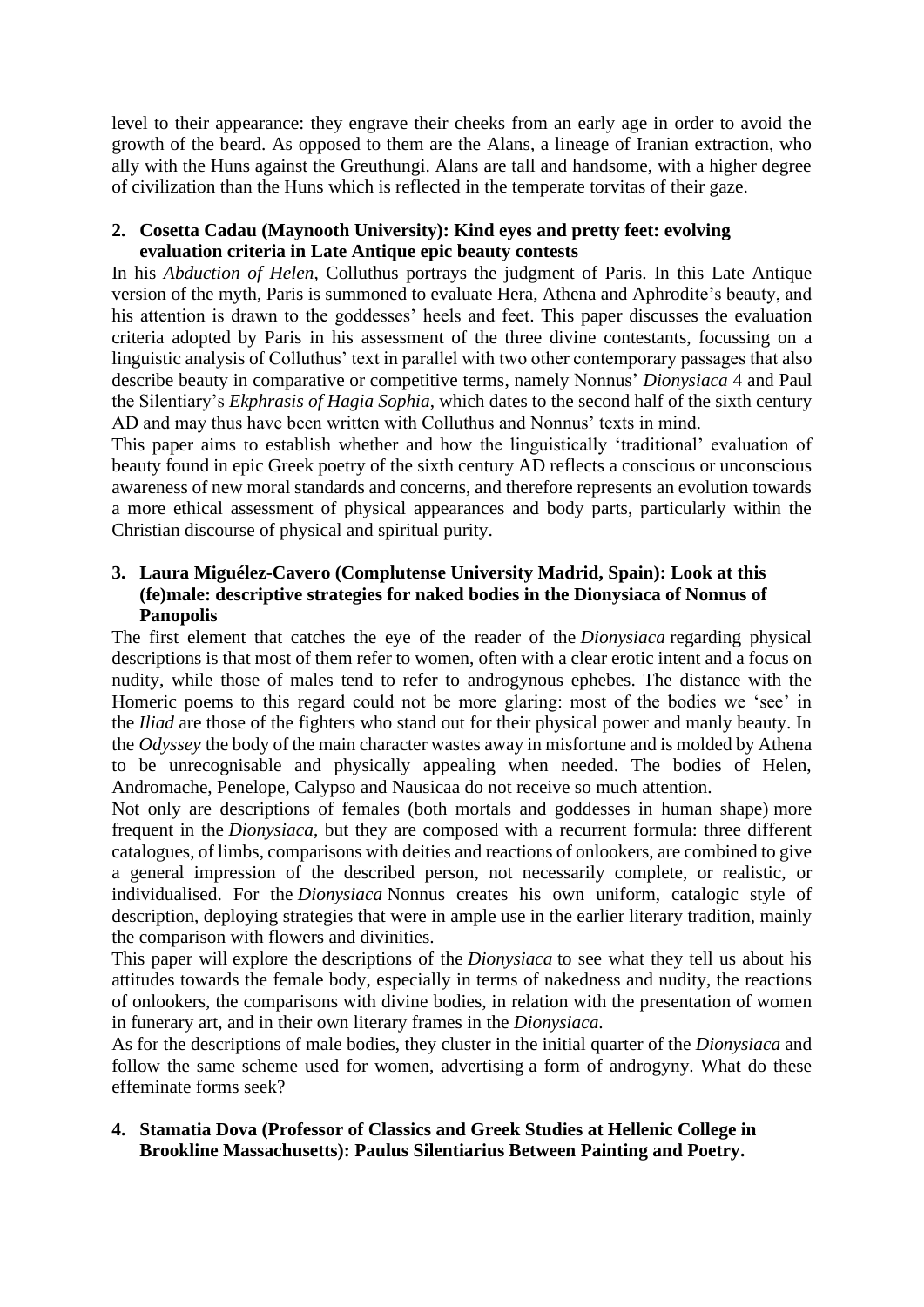The purpose of this paper is to examine three epigrams by sixth century C.E. Byzantine author Paulus Silentiarius (*Anth.Gr.* 16.77, 78, 277 Beckby) in the context of the ancient rivalry between poetry and visual art. Through their shared reference to visual art's ineffectiveness in adequately rendering beauty, the three poems engage in a multifaceted discourse on aesthetics. Recent bibliography has revisited the perception of aesthetic perfection in late antiquity (Goldhill 2020), visuality in Greek literature (Kampakoglou and Novokhatko), and the reception of Greek art in Byzantium (Kaldellis). This paper intends to contribute to the scholarly discussion on reading and rendering beauty within the poetic tradition and genre limitations of late antiquity epigrams (Roberts, Smith).

Evoking the Pindaric antagonism between poetry and sculpture (Maffei, O 'Sullivan), Paulus Silentiarius assumes the role of a viewer inspecting the artistic rendition of a real-life image. Enveloped in an aura of astonishing splendor, this image visibly suffers at the artist's hands, and the poet hurries to do it justice. Yet, while in *Anth.Gr*. 16.77 the epigrammatist simply laments the pencil's synecdochic failure to properly depict Theodora, a young woman whose beauty he likens to the radiance of the sun, in *Anth.Gr*. 16.78 he accuses the artistic instrument of malicious envy towards its model. A master of *ekphrasis*, Paulus Silentiarius negotiates the polarities between pictorial and poetic language by acknowledging, without any hesitation, the difficulty of rendering beauty through visual art. At the same time, by revisiting the literary parameters of an artwork's description (Floridi, Fowler, Goldhill 2007), the poet contextualizes the dialogue between text and image with the broader framework of art and beauty (Graham).

As part of the discourse on art and beauty, Silentiarius also investigates the poetics of synaesthesia (Butler and Purves). Gazing at the picture of a female lyrist in Constantinople (*Anth.Gr*. 16.277), he deplores the artifact's inadequacy in conveying the model's beauty. Most importantly, however, he warns his readers of the artistic medium's inherent inability to communicate the magic of music. As a poet invested in the verbal depiction of artistic masterpieces (Curtet, Viansino), Paulus Silentiarius masterfully employs anonymous, smallscale paradigms of misrepresented human form or silenced musical harmony to showcase the epigram's poetic potential to capture and immortalize beauty.

#### **5. Luise Marion Frenkel (University of São Paulo, Brazil): In the image of God and as a metaphor of the church: the human body in conciliar documents of the Christological controversy**

The metaphor of the church as a living being, with human features, was regularly used in fourth- and fifth-century texts about synodical decision-making to justify sentences of excommunication. In the acts of the Council of Ephesus 431, the image is a recurring feature, present in proceedings and supporting documents alike, especially in letters and sermons. For example, Theodotus of Ancyra compared issuing and enforcing the excommunication to routine practices in medicine and husbandry. Just as a physician would resort to amputation to prevent contagion from a rotten part, the Christian Church had to severe ties with a member afflicted by an error, regarded as an illness of the soul which, if left unchecked, would spread and bring about death. No attention is given to further consequences of an amputation, such as reduced mobility and changed appearance. The church, although amputated of a member, was presented as better prepared, rather than less ideally shaped, to be worthy of final salvation. Moreover, when addressing the congregation in Homily VI, Theodotus claimed that the soul reveals how it is in the face, so that a cheerful appearance would indicate (inner) joy, and also stated that the success of a member of the church embellishes its body, like a crown. The paper will discuss the wider use in conciliar documentation and historiography of the metaphor of heresy in the Church as an ailing human body-part.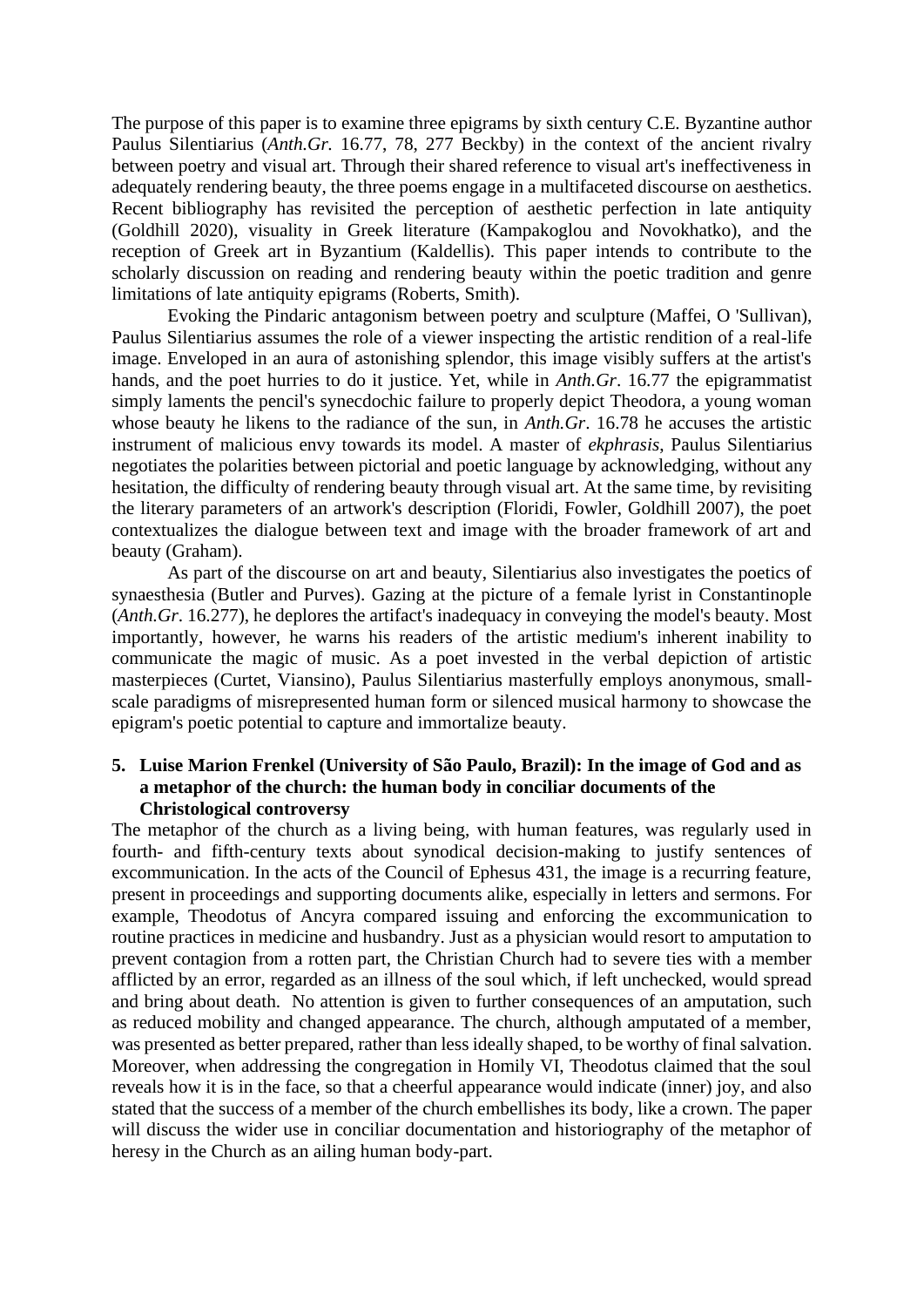The focus will be on texts by proponents of a Christology in line with the thought Cyril of Alexandria sketched out in his third letter to Nestorius, for whom this concern with the beauty of the human body and its parts came hand in hand with extended expositions of the incarnation, in which the human body was presented as a fitting receptacle of divinity, all the while listing characterisations of its limitations, such as suffering, being made from dust and having the appearance of a slave. Once God welcomed all these, that are said to be by nature, for example suffering, they no longer would detract but be part of the salvation. Stating that the incarnation of Christ was beyond human understanding and condemning attempts to rationalise the dispensation, Theodotus exhorted his audience to marvel at the modifiers of physical and spiritual characteristics.

#### **6. Paula James (The Open University): Pagan Bodies of the Figurative Kind Finding Their Place in a Christian World.**

Both Claudian and Prudentius were poets of the Fourth Century CE who wrote in a Christian context, the latter being a proselyte for the adopted religion of the Roman Empire; it is less clear whether Claudian was totally committed to the faith on every level. What they share is the skill to unite pagan imagery particularly the problematic corporealization and partial deification of demonic forces from Furies to Vices with a prevailing monotheistic narrative adopted by the ruling dynasty.

The literary devices Claudian and Prudentius employ in the selected texts of *In Rufinum* and *Psychomachia* play out a colourful game with the poetic, philosophical and cultural traditions familiar to their educated target readership but they also tap into a psychology of apprehension about the ever-present threat of evil in its manifold forms.

A terrible beauty is born in Claudian's depiction of Allecto's cast of Furies (*In Rufinum* 1) with Megara a prime mover brought to the surface of Hades and suckling a serpentine Rufinus as her human protégé. Luxus, big spender, is one of the stars taking on bodily shape in the motley crew and matched by Prudentius' Luxuria complete with hangover imagery. She is vividly brought to life and then to an obscene death in the amphitheatre of *Psychomachia,* by an author who himself is luxuriating in the graphic mutilation of this crapulent creature. However, as Kathleen Kirsch powerfully argues (2020:132) their appearance is human not monstrous.

This presentation will argue that a Virgilian nightmare Underworld and the vivid visualisation of punitive and messy fatal charades in the arena in past poetic works and appropriated in the epics under study intentionally moved a late antique audience well out of its comfort zone. For distinct reasons the 21<sup>st</sup> century reader may react to Claudian and Prudentius with disbelief and occasionally disgust at the venom visited upon the enemies of ethical good. In late Antiquity this was a universal struggle and not to be dismissed as dystopian fantasy.

The embodiment of these acolytes of Manichean evil, as adversaries revealed in their spectacular physicality and dispatched by a general Romanised by association with Olympian gods and by a set of warrior women *Virtues* is a tour de force by the two poets. They set out to manipulatively uglify and defeat the forces of evil in the service of political and social agendas.

## **7. Andrew Smith (Emeritus Professor UCD): The positive evaluation of natural and artistic beauty in Plotinus**.

An essential element of Augustine's spiritual Odyssey is his conviction that the beauty and goodness of this world is a manifestation of the divine beauty (*conf. 7.23; civ.dei* X.14). This re-evaluation of physical beauty was directly influenced by his reading of Plotinus (III.2.13, 18-25). But for Augustine as well as for Plotinus the relationship between physical and transcendent beauty is finely balanced, since the former can distract from the attainment of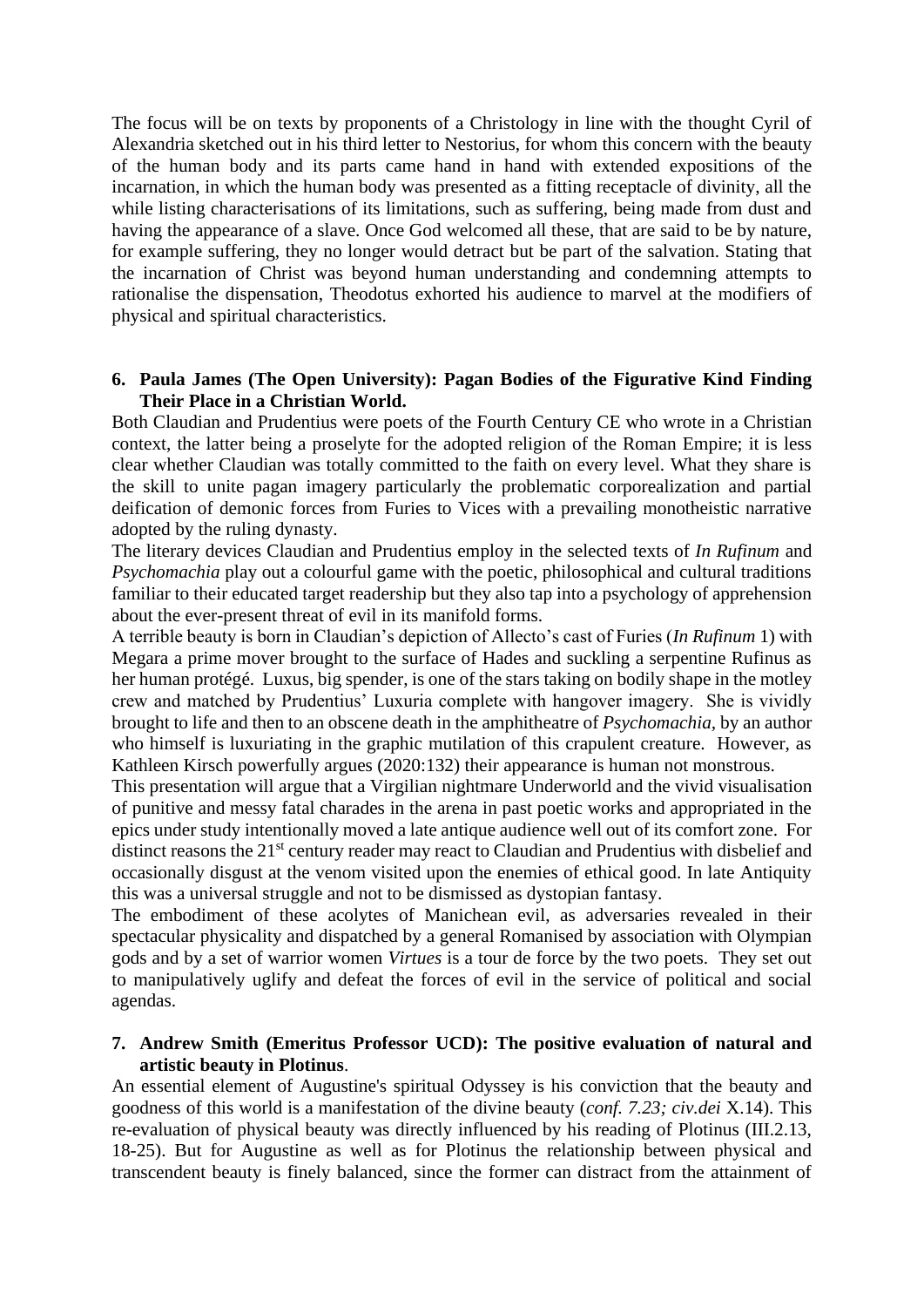spiritual well-being. In fact Plotinus often disparages the sensible world and our involvement with it in the most severe terms, as an impediment to the attainment of true happiness. In what sense, then, can Plotinus be truly positive about the beauty of the physical world? In order to better understand the nuances of Plotinus' view of physical beauty and its influence on Augustine we will firstly examine its metaphysical context (III.5.1) to demonstrate the importance of the causal presence of the power of the One in both the beauty of sensible objects themselves and in the recognition and appreciation of them as sensible beauties by the soul (VI.7.21-2). We will then analyse closely the way in which he thinks the human soul responds to sensible beauty, the relationship of this to sense-perception and the sort of art that he might have had in mind (I.6; V.8.1-2). We will conclude that Plotinus valued the beauty of sensible things (including the human body) for themselves even without them leading to their intelligible archetypes and that the immediate apprehension of their beauty is not a rational process but an instinctive apperception which is ultimately facilitated by the One, the principle of all being.

### **8. Gioia Soldi (PhD Student, Department of Classical Philology and Italian Studies, University of Bologna): The seeming beauty of Justinian and Theodora: imperial criticism in the secret History of Procopius**

From the age of Constantin, in Late Antique literature, the exercise of good government is often symbolised by the sovereign's beauty. Deformity or illness, by contrast, is equivalent to moral and political corruption and implies the degeneration of βασιλεία into τυραννίς.

Studies on Procopius of Caesarea's *Secret History* (*Anecdota*) have so far neglected such metaphorical interpretation. In reality, the Procopian description of the rulers, though more nuanced than the dichotomic conventional reading, seems to contribute to the pivotal thesis of the work: the illegitimacy of Justinian and Theodora. Indeed, Procopius describes them as good-looking but gradually reveals details to question their integrity.

For instance, the eyes are the most important means of communication in Byzantine literature, and, indeed, a good sovereign's gaze is generally tender and beautiful. On the contrary, Justinian's gaze –apparently harmless– hides obtuse cruelty. Analogously, Justinian has a sturdy body and a nice round face that, on closer observation, resembles a mutilated statue of Domitian struck by *damnatio memoriae*. Further, he is of red complexion, even after days of fasting and waking, but his endurance is used only to oppress his citizens all the time. Because of his unusual strength and moral perversity, he is portrayed as a demon and the Antichrist, through a reversal of the imperial ideology, conversely seconded in the *Wars*. Justinian is described in satirical terms, using *Kaiserkritik*'s rhetorical devices, such as confrontation, irony and exaggeration. Justinian's superhuman body betrays a superior ability to evil.(*An.* VIII 12- 24; XII; XIII 2, 28-32; XV 11).

The empress Theodora, even more explicitly, has positive descriptors to which negative descriptors always correspond. Her beauty is then belittled compared to the absolute one mentioned in the Procopian panegyric, the *Buildings*. In the *Anecdota*, she is attractive and graceful, but κολοβός, "short, maimed", and ὑπόχλωρος "sallow"; her eyes are vivid but grim. She is far from the prototype of the ideal bride, a  $\phi \theta \phi \sigma \tau \tau \theta$  (X 2) «erect of breast» noble virgin. In fact, she is a deviant woman and becomes the object of a sexual and political slander, based on the Classical and Christian misogynist *topoi*, in which Theodora's lustful and intriguing past mixes with her despotic and violent present. She is merciless like her husband and, in addition, greedy – she cannot give up sleep, food and pleasures as well as power. According to Procopius she is a disease that contaminates the State. She is described coldly and, at the same time, ferociously, employing the technical terminology of medicine together with the lexicon of Archaic comedy. The author does not deny Theodora's charm but deeply relativise it. (*An.* IX; X 11; XV 5-10, 19).